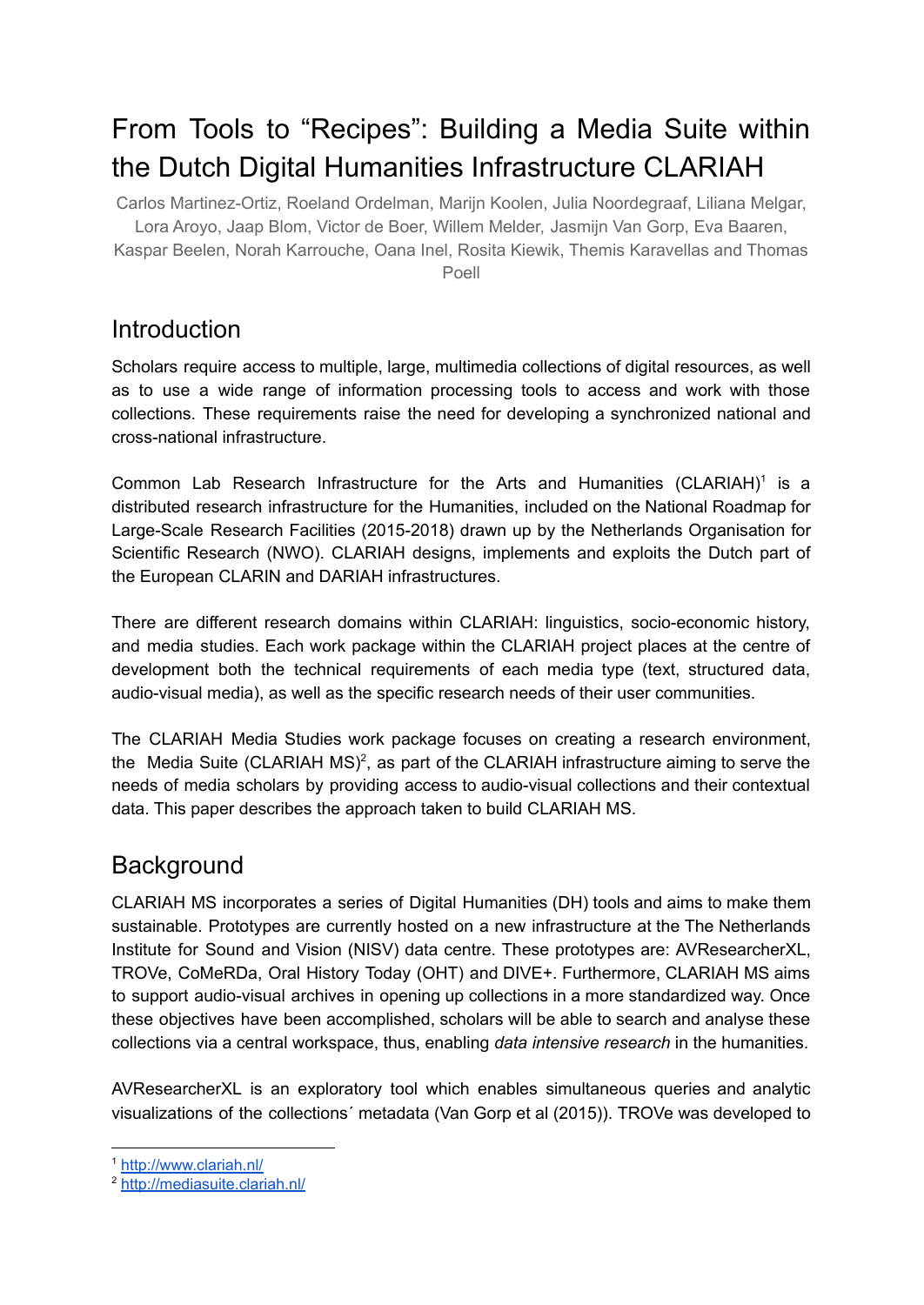ease the combined access and visualization of archival collections and online social media. CoMeRDa is a web based aggregated search system for visualizing search results (Bron et al(2013)). OHT is a prototype for search and enrichment (through Automatic Speech Recognition technology) of distributed Oral History collections in The Netherlands (Ordelman and de Jong(2011)). Finally, DIVE+ is a linked-data digital cultural heritage collection browser which provides access to heritage objects from heterogeneous collections, using historical events and narratives as context for searching, browsing and presenting the objects (de Boer et al.(2015)).

These five tools support scholars in the "exploration" and "contextualization" phases of their research, a framework proposed in (Bron et al.(2015)). The original tools could not interoperate and did not operate on the same data, which limits their potential. Recreating them in a single configurable environment makes it possible to reuse functionalities across data sets and to reuse data across functionalities.

## CLARIAH Media Suite

The DH community includes scholars with a wide diversity of research interests and goals; every research group in DH is working with different types of data and their research objectives have specific requirements which cannot be easily facilitated by tools using a single, generic approach. Simultaneously, there are similarities in the methods used by different scholars (de Jong et al.(2011)) that can be used for generalised tool development. There are commonalities in research questions and methods among media scholars, which we grouped into *Media aesthetics*, *Social history of media*, *Aesthetic historiography*, *Social and cultural history*, *Media representations or coverage*, *Transmedia analysis*, and *Memory studies (Melgar et al., 2017)*.



Figure 1. CLARIAH MS consists of functionalities, APIs and recipes, version 1, April 2017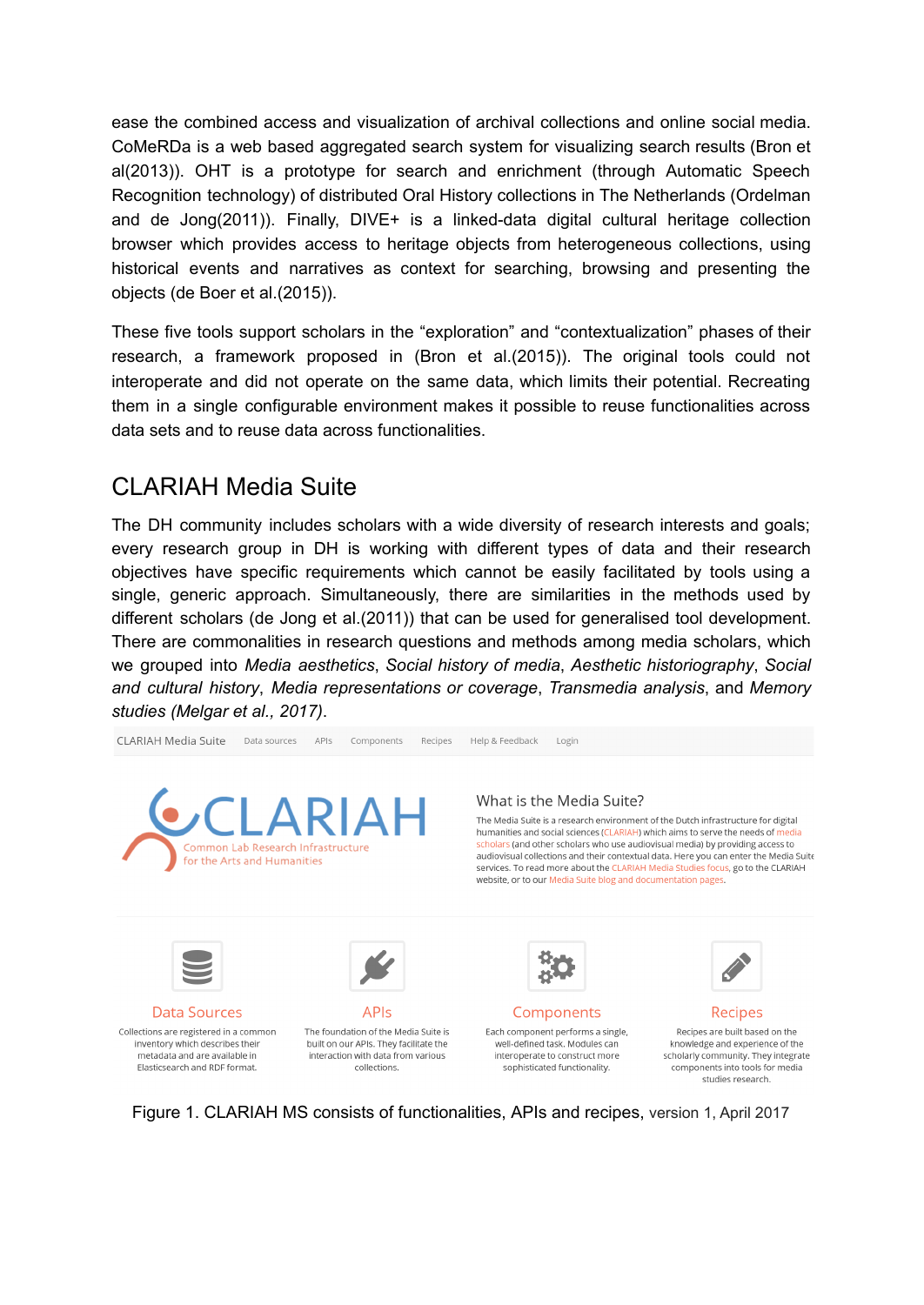A generic infrastructure is required to cater for the general needs of every user group. The infrastructure needs to incorporate flexible functionality capable of addressing very specialized research questions. Media scholars expressed their desire to use the collections and tools which were previously "locked" together in the individual prototypes. CLARIAH MS has been designed in a modular way (Figure 1); each module performs a single, well-defined task. Modules can interoperate to construct more sophisticated functionality.

Metaphorically speaking: whereas previously users had access to predefined 'meals' - tools which could perform cross-collection search and visualize the results in the form of timelines, word clouds, snippets and/or thumbnails - we now provide users with single ingredients (individual functionalities such as searching), and ready-made recipes (combinations of several functionalities). Some ingredients may be used in different recipes, existing recipes may be complemented by adding extra ingredients.

## Media Suite Architecture

CLARIAH MS consists of four layers of functionality, explained below (Figure 2):



Figure 2 - Architectural design of CLARIAH MS.

**Data Sources** contain the collections (e.g., television broadcasts from NISV, EYE Jean Desmet collection, DANS Oral History collection). All collections are registered in a common inventory (CKAN<sup>3</sup>) which describes their metadata. Collections are available in Elasticsearch (full text search) and RDF format (semantic search).

**APIs** facilitate the interaction with data from various collections:

- Collections API high-level collection information (metadata: data format, size, etc.)
- Search API searching for collection items.
- Annotation API annotating existing data using W3C Web Annotation standard (mainly for manual annotations)(Melgar et al.,(2017)).
- Data Enrichment API collection enrichment through automatic mechanisms (e.g. name entity recognition) or by human interaction (e.g. crowdsourcing).

The APIs design allows the integration of new data of different formats and data models.

**Components** in CLARIAH MS are software units which perform a single functionality: each component takes data as input and produces a meaningful output using standard formats, to be connected with other components (e.g., word cloud, timeline visualizations, topic identification in newspapers, searching content in collections).

<sup>3</sup> http://mediasuite.clariah.nl/datasources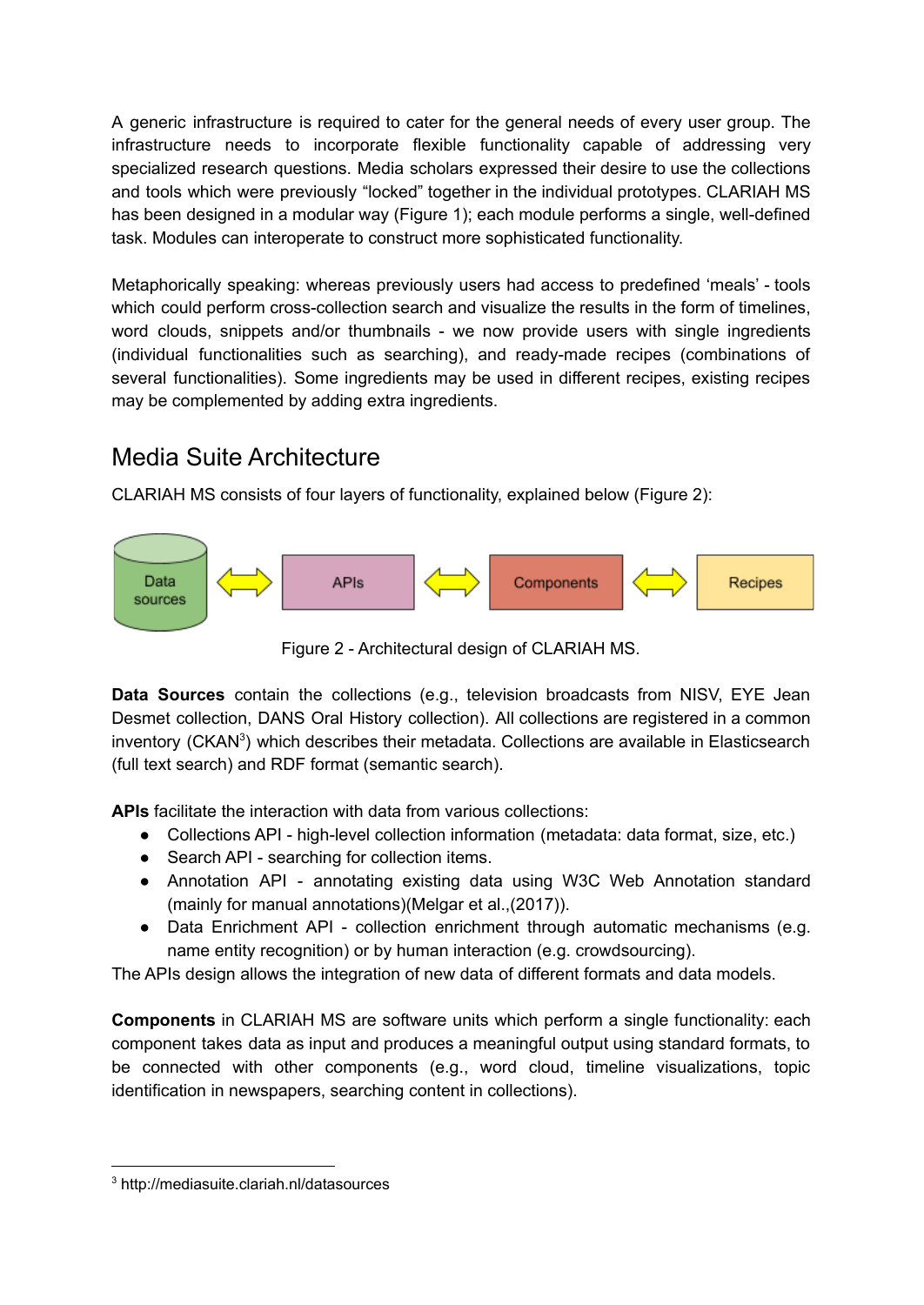**Recipes** close the circle by integrating components to recreate the functionalities of the original tools. We focus on providing the complex functionality of the original tools in the form of four 'recipes'. Following with the metaphor above, the concept of ingredients (components) allows researchers to prepare their own personal recipes (functionalities).

## **Conclusion**

In this paper we have explained the structure of the CLARIAH MS and how previously developed DH tools are being integrated in a sustainable infrastructure that allows flexible use of data collections and functionalities fitting the research needs of scholars. We have also sketched our strategy to enable the integration of alternative functionalities and data collections using a modular approach (ingredients and recipes). Future work includes user evaluation of the first version of the Media Suite (launched in April, 2017), and co-development involving six CLARIAH research pilot projects<sup>4</sup>.

### References

**[Bron et al. (2013)]** Marc Bron, Jasmijn Van Gorp, Frank F. Nack, Maarten de Rijke, Lotte B. Baltussen. *Aggregated search interfaces in multi-session tasks.* SIGIR 2013: 36th international ACM SIGIR conference on research and development in information retrieval. Dublin: ACM (2013)

**[Bron et al.(2015)]** Marc Bron, Jasmijn Van Gorp, and Maarten Rijke. *Media studies research in the data*‐*driven age: How research questions evolve. Journal of the Association for Information Science and Technology* (2015), https://doi.org/10.1002/asi.23458.

**[de Jong et al.(2011)]** Franciska de Jong, Roeland Ordelman, and Stef Scagliola. *Audio-visual collections and the user needs of scholars in the humanities: a case for co-development.* In Proceedings of the 2nd Conference on Supporting Digital Humanities (SDH 2011), Copenhagen, Denmark, 2011. Centre for Language Technology, Copenhagen.

**[Melgar et al.(2017)]** Liliana Melgar Estrada, Marijn Koolen, Hugo Huurdeman, and Jaap Blom. *A process model of time-based media annotation in a scholarly context.* In ACM Conference on Human Information Interaction and Retrieval (CHIIR), Oslo, 2017.

**[Ordelman and de Jong(2011)]** Roeland Ordelman and Franciska de Jong. *Distributed access to oral history collections: Fitting access technology to the needs of collection owners and researchers.* In Digital Humanities 2011: Conference Abstracts, pages 347–349, Stanford, 2011. Stanford University Library. URL http://purl.utwente.nl/publications/78347. ISBN=978-0-911221-47-3.

<sup>4</sup> <http://www.clariah.nl/projecten/research-pilots>